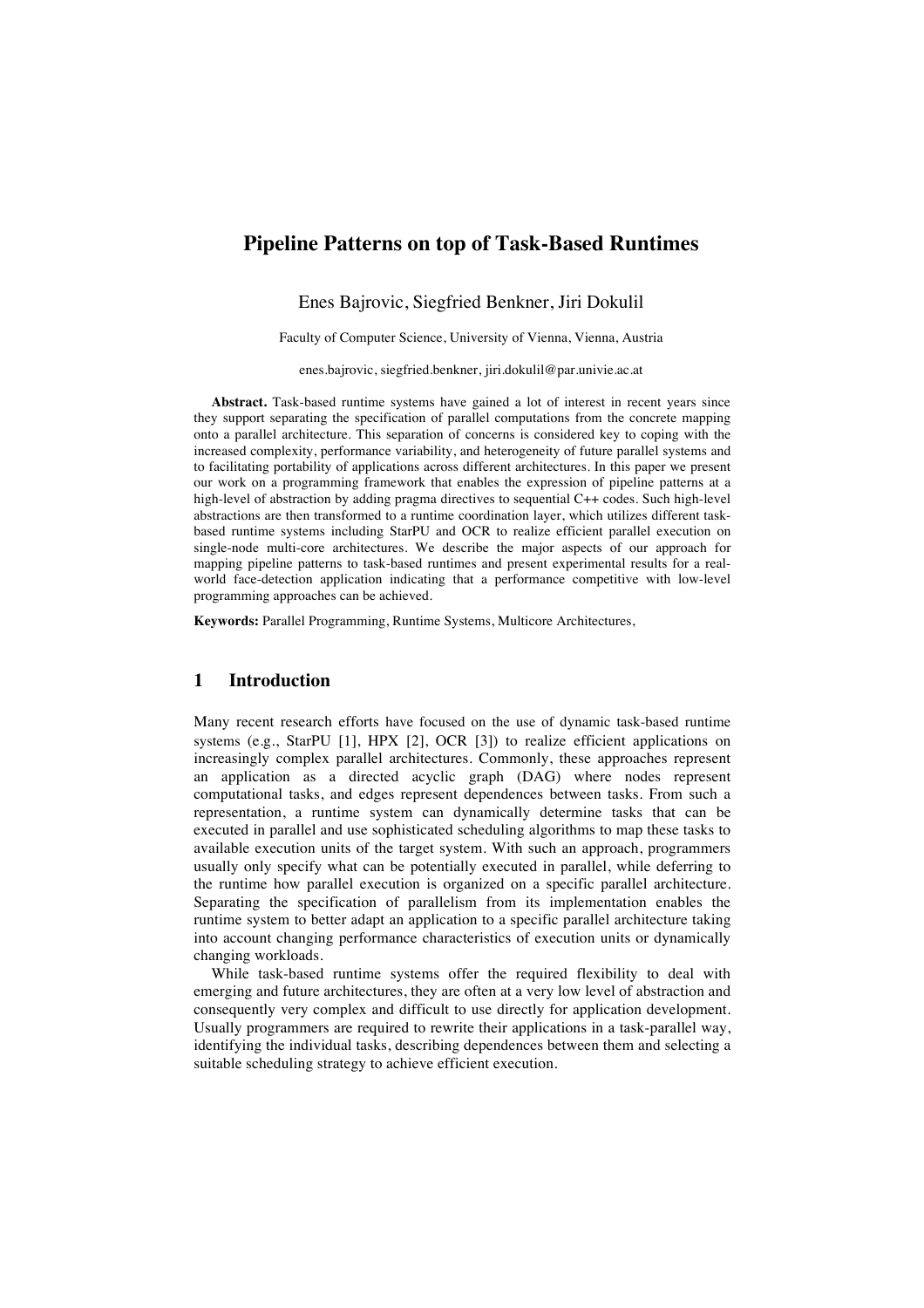In our work we aim at raising the level of abstraction when dealing with task-parallel programming of modern hardware. We have developed a programming framework that supports expression of high-level pipeline patterns within sequential C/C++ codes while automatically generating a low-level task-parallel program for efficient execution on different parallel architectures using either the StarPU or OCR runtime system. Initially we have developed the support for high-level pipeline patterns within the European PEPPHER project [4][15], which relied on a direct transformation of annotated C++ code to the StarPU runtime system. In our recent work we have redesigned our system to support different low-level task-based runtime systems through the introduction of an intermediate runtime coordination layer (RCL) which decouples our programming system from the concrete underlying low-level runtime.

Specifically this paper makes the following contributions: (1) a programming system that maps high-level pipeline patterns to a task-based runtime system hiding the details of parallel execution from the user while providing some means for influencing the degree of parallelism; (2) an intermediate runtime coordination layer (RCL) that utilizes application-specific knowledge to control how tasks are submitted to a lower-level runtime system; (3) a discussion of the major issues in targeting different runtime systems like StarPU and OCR from the RCL and the major differences between those runtimes; and (4) an experimental evaluation of our framework using a real-world face-detection application showing that performance comparable to much more complex, low-level programming approaches can be achieved.

The remainder of the paper is organized as follows: Section 2 discusses related work. Section 3 provides an overview of our programming framework and outlines pipeline patterns. Section 4 describes the runtime coordination layer and presents the main issues in targeting StarPU and OCR, respectively. Section 5 presents experimental results followed by a conclusion and discussion of future directions in Section 6.

## **2 Related Work**

Addressing the challenges of programming increasingly complex parallel architectures, a variety of dynamic task-based runtime systems and programming approaches have been developed [1][2][3][5][6][7][8][9][10]. We discuss some of these systems below.

StarPU [1] is an asynchronous task-based runtime system and programming library for heterogeneous systems. StarPU introduces *codelets* that abstract *tasks* and allow programmers to provide different implementation variants of a computational kernel (e.g. for CPUs or GPUs). Moreover, StarPU provides data management facilities that automate the data transfer between processing units. StarPU automatically determines data dependences by analyzing task arguments and supports various scheduling strategies for deciding when and where to execute tasks taking into account historic performance data, resource readiness, and data availability.

The Open Community Runtime (OCR) [3] is an open specification for a low-level, event-driven, asynchronous, task-based runtime system designed for extreme scale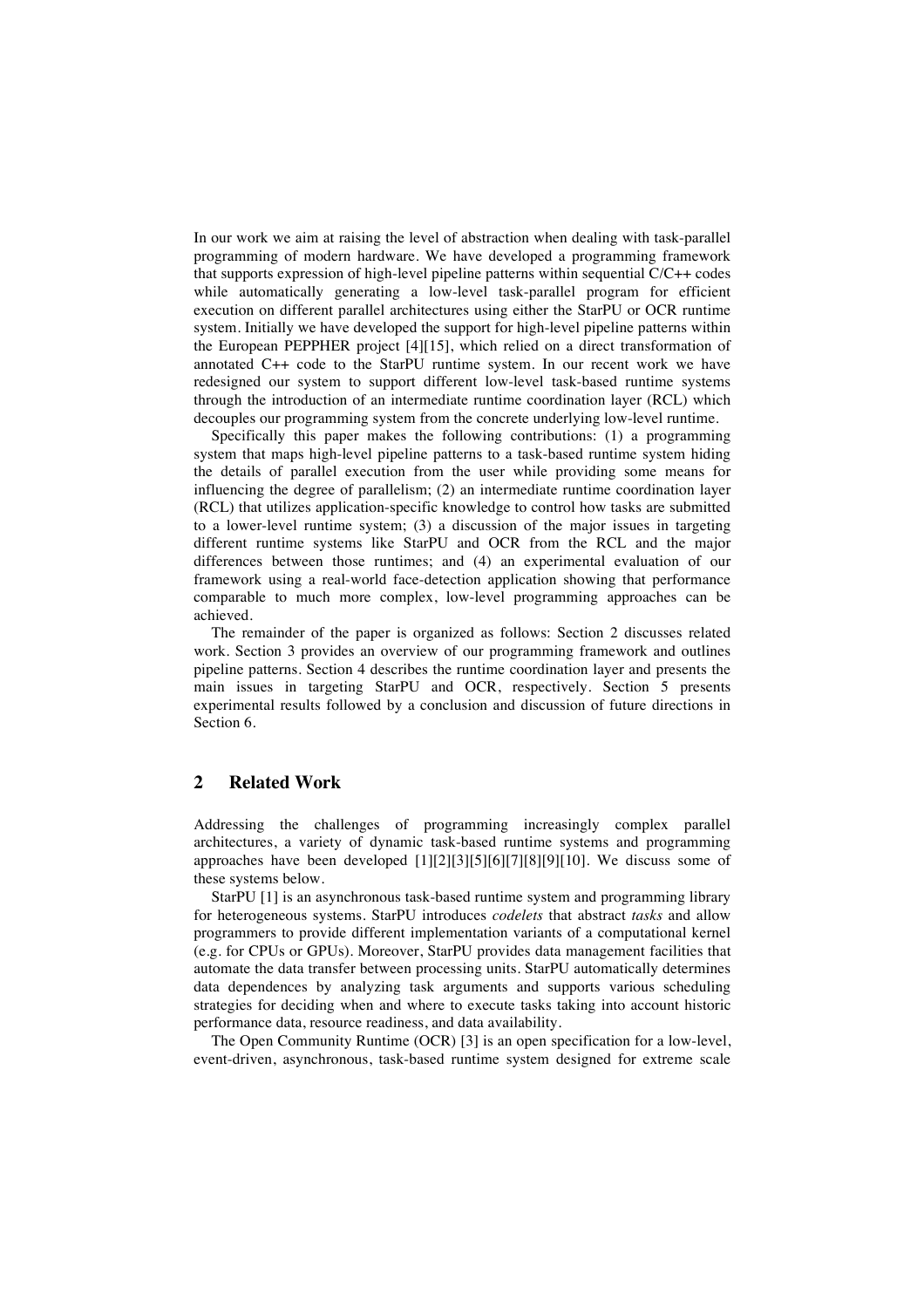parallel computing. A parallel application in OCR is expressed as a DAG where nodes represent tasks (or events) and edges dependences. Event-driven tasks (EDTs) are decoupled from their actual loci of execution, which are determined dynamically by the runtime system. Events are used to control the execution and synchronization of tasks. The data in OCR is organized in *data* blocks, which describe data independently from their actual physical memory location. This allows OCR to dynamically relocate tasks and data in order to improve locality, optimize performance and support fault tolerance. As opposed to StarPU, which automatically infers dependences between tasks, in OCR all dependences between tasks need to be explicitly specified.

OmpSs [5] extends OpenMP with support for asynchronous task-parallel execution. The OmpSs memory model assumes a shared address space to enable automatic data movement across the system. It provides support for multiple implementation variants of tasks when targeting heterogeneous systems. Many features introduced in OmpSs have been adopted by the OpenMP standard [6].

Legion [7] is a data-centric, task-based programming system that supports dynamic hierarchical data partitioning based on the concept of logical regions. Tasks are bound to regions and may access regions with different privileges and subject to different data coherence modes. Legion provides a mapping interface that enables programmers to control the mapping of tasks and data regions in order to optimize an application for a specific architecture.

The HPX runtime system  $[2]$  is a C++-based implementation of a task-based programming model within an active global address space, which supports migration of objects between the nodes of clusters.

Most of the mentioned runtime systems are being used directly by application programmers, leading to a low-level programming methodology similar or even more complex than the dominating MPI model. While for some runtime systems also highlevel approaches exist (e.g., the Regent language targeting Legion, or OpenMP tasking extensions), none of the discussed runtimes currently supports high-level patterns comparable to our pipeline patterns.

Thread Building Blocks (TBB) [8] is a task-based C++ template library. It provides support for parallel patterns (including pipelines) and concurrent data structures that hide some of the complexity of parallel programming. TBB's task-based approach utilizes work-stealing task schedulers to map tasks and perform load balancing among processing resources. While TBB is a template library and provides an integrated scheduler, our approach relies on annotating sequential C++ codes and allows targeting different low-level runtime systems transparently.

# **3 High-Level Parallel Pipeline Patterns**

We provide a set of preprocessing directives that enable expression of pipeline patterns at a high level of abstraction in sequential C/C++ codes and a transformation system and runtime layer for executing pipelines on top of task-parallel runtime systems.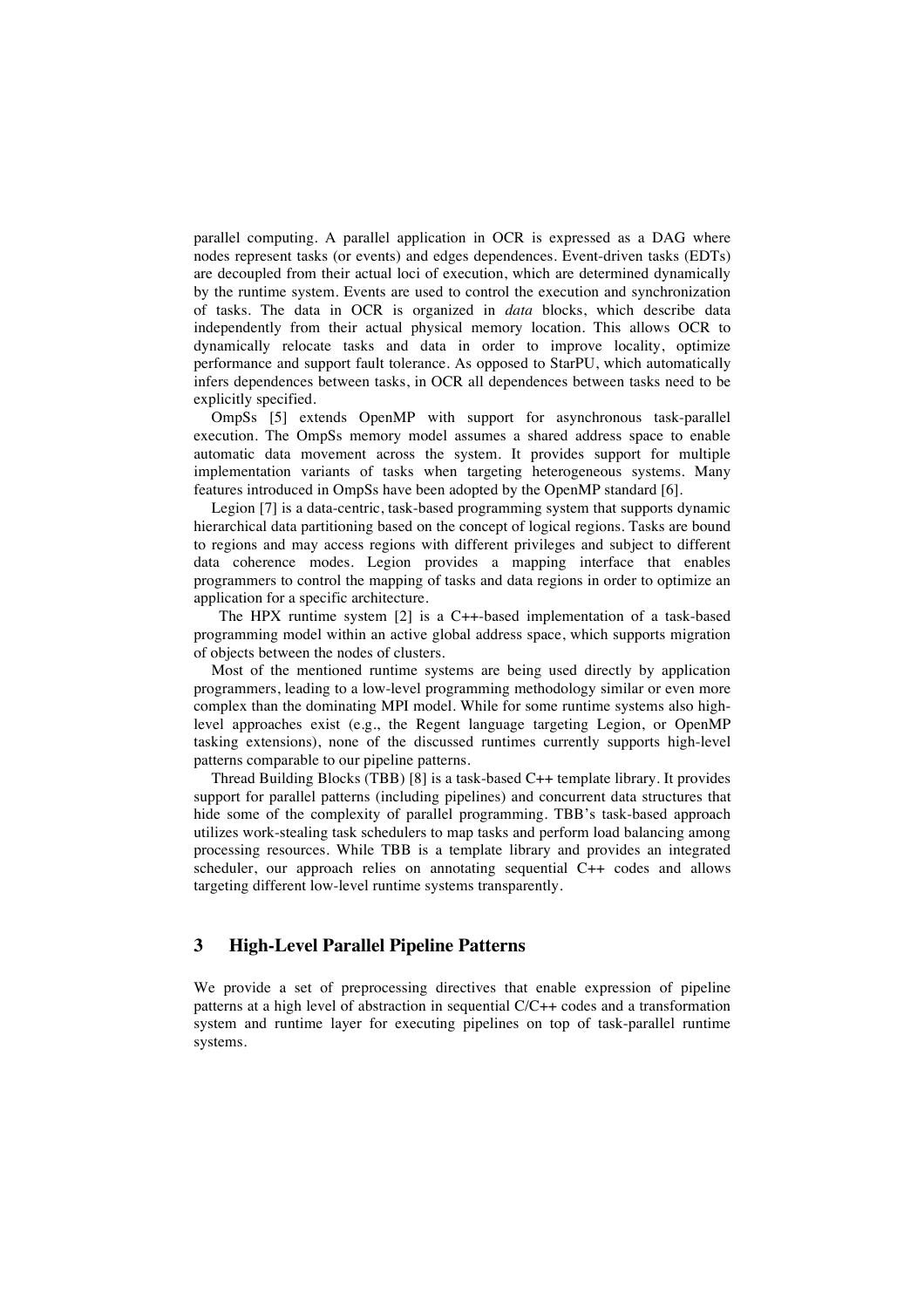#### **3.1 Overview of the Programming Framework**

Figure 1 provides an overview of our programming framework. We support applications written in C/C++ with extensions for high-level pipeline patterns. A source-to-source compiler translates sequential C++ code with pipeline patterns to an explicitly parallel representation that utilizes the *Runtime Coordination Layer* (RCL) for managing execution on top of a task-based runtime system (OCR or StarPU).



Figure 1. Programming framework (left), face detection pipeline (right)

Currently our framework targets single-node multicore systems. Support for heterogeneous architectures (e.g., CPU/GPU systems) is currently restricted to the StarPU runtime. The framework also provides hooks for interfacing it with an external autotuner [16] to support tuning of application-specific parameters like stage replication factors and runtime-specific parameters like the number of worker threads or the scheduling strategy [11].

### **3.2 High-Level Pipeline Patterns**

A pipeline consists of several interconnected stages, where data items flowing through the pipeline are processed at every stage. Usually, stages are connected via buffers from which stages access the data. While buffered pipelines require additional memory, they allow to decouple stages, to mitigate relative performance differences, and to better control parallel execution and pipeline throughput. In our approach buffers between stages are hidden from the user and generated automatically by the compiler.

A pipeline is constructed with the *pipeline* pragma directive from *while-loops.* The *stage* directive is used to indicate that one or more function calls correspond to a pipeline stage and may be omitted if a stage contains only a single function call. For each stage function multiple implementation variants may be provided (e.g., a CPU or a GPU variant). An external XML-based descriptor has to be provided for each stage function comprising its interface specification, the intent of function arguments (*read, write, readwrite*), and information about available implementation variants.

Within the stage directive a *replication factor R* may be specified, indicating that *R* instances of a stage should be generated, operating in parallel on different data items.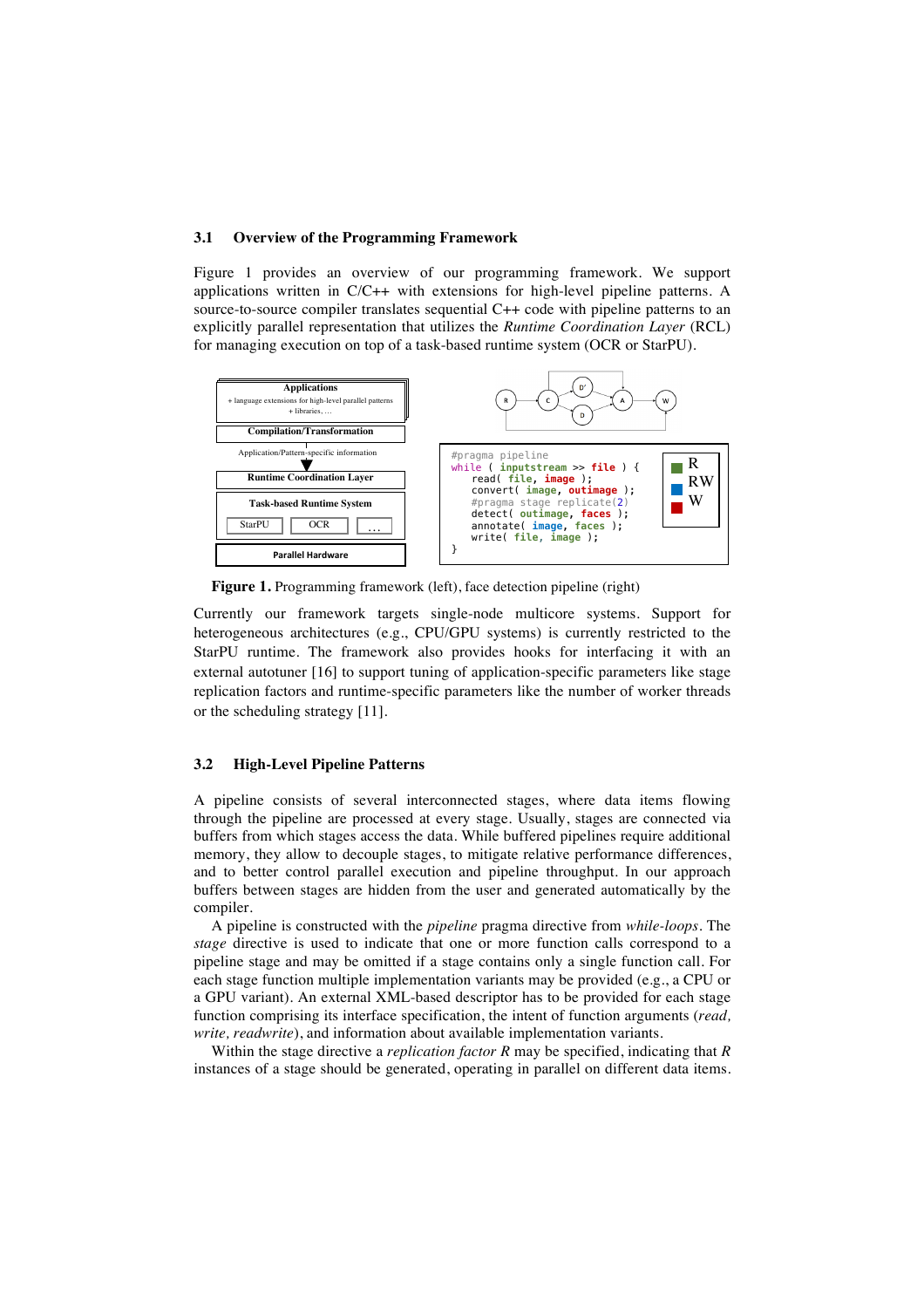The specification of replication factors enables users to control the degree of parallelism. The stage directive may also be used to merge multiple function calls into a single stage in order to increase the computational granularity of stages.

Figure 1 shows a face detection pipeline. Images are read from disk (*read* stage), converted to a grayscale (*convert* stage) and analyzed for human faces (*detect* stage). The detect stage, which is the computationally most intensive one, is replicated 2 times. In the *annotate* stage a rectangle is drawn around each detected face. Finally, the resulting image is written to the disk in the *write* stage. External XML descriptors for stages are not shown.

## **4 Runtime Coordination Layer**

The primary objective of the RCL is to provide an abstraction of the underlying lowlevel runtime system in order to simplify the compilation process and to facilitate retargeting the programming framework to different task-based runtime systems.

The RCL utilizes an object-oriented representation of patterns and aims at exploiting pattern-specific knowledge available in the high-level code in order to optimize task-parallel execution. The main objectives of RCL are: (1) to manage the details of submitting tasks to the low-level runtimes, (2) to manage data transfers between pipeline stages, and (3) to control the degree of parallelism by restricting the number of tasks concurrently submitted to the low-level runtime.

### **4.1 Representation of Pipeline Patterns in RCL**

During the transformation process, the compiler analyzes each pipeline and generates code that constructs a corresponding object-oriented representation of the pipeline. The compiler automatically derives the stage interconnections by analyzing the data flow between stages and the intent (*read*, *write*, or *readwrite*) of the arguments of each stage function. Stage interconnections provide the basis for automatically generating buffers between stages and for setting up explicit task dependences as required by OCR.

For each type of data item that is being processed in a pipeline, a *data descriptor* is generated, comprising the details of how these items are represented (e.g., size and location in memory) and managed. From these data descriptors corresponding data handling code for the different low-level runtimes is generated.

Similarly, since for each invocation of a stage function a task needs to be submitted to the low-level runtime system, the RCL generates corresponding *task descriptors*. A *task descriptor* comprises all information needed to create a concrete task for a lowlevel runtime system. Besides information about data consumed and produced by a pipeline stage, the task descriptor captures the stage dependences, and contains pointers to one or more implementation variants of the stage function. Task descriptors are then used by RCL classes to dynamically generate tasks for the concrete underlying runtime system.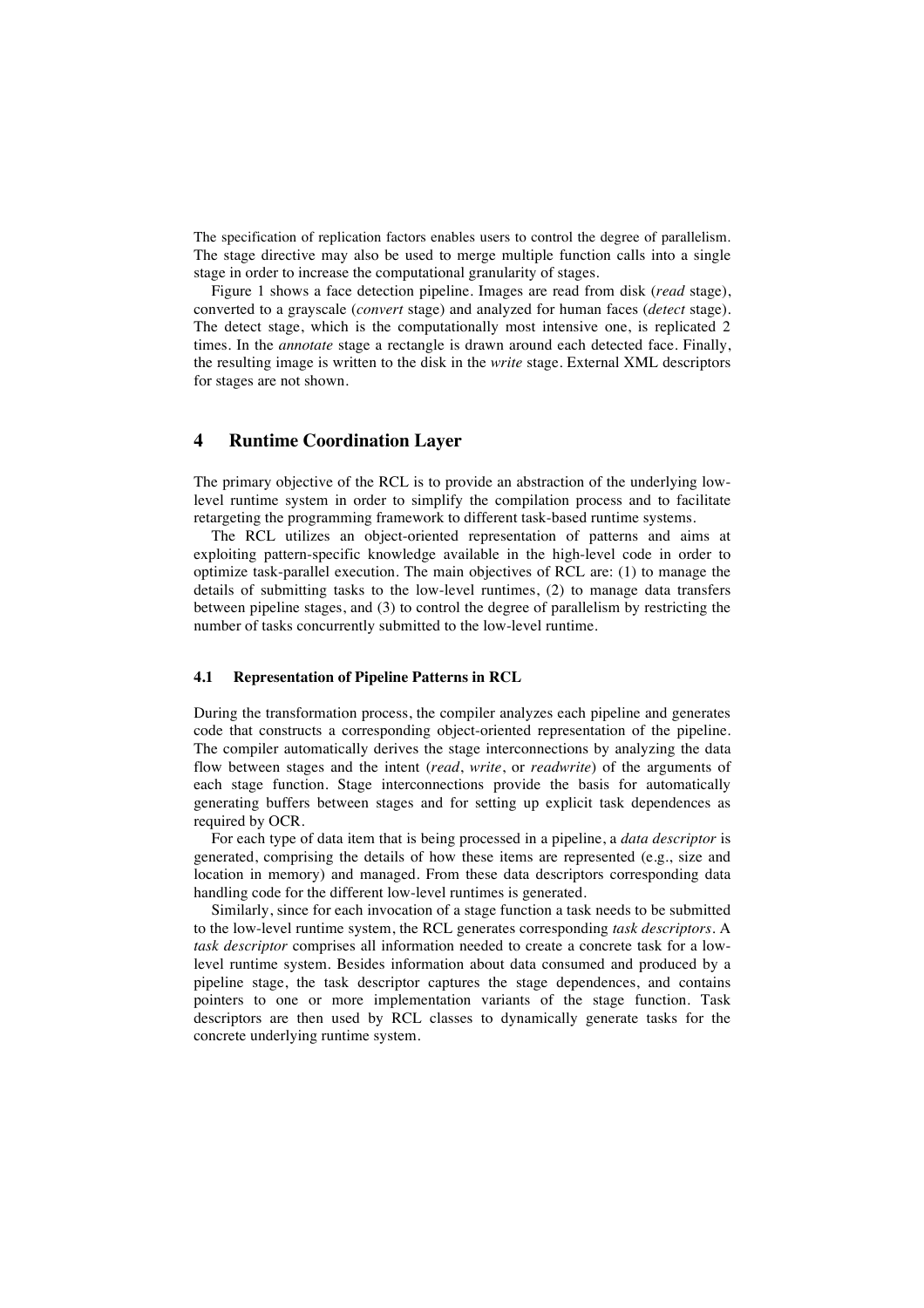#### **4.2 Execution of Pipelines with RCL**

The compiler generates for each pipeline RCL code that executes the pipeline in an asynchronous fashion. For each pipeline stage the following *stage mechanism* is executed by a so-called *runner*: (1) if all required input data of the stage are available, the data are acquired from the corresponding buffers; otherwise the stage mechanism waits (sleeps) until data becomes available; (2) using the information in the associated task descriptor, a task is generated and submitted asynchronously to the underlying runtime system (StarPU or OCR); (3) when the task finishes execution, the runner is notified, resumes execution, and the generated output is pushed to the corresponding output buffer(s). If the output buffer of a stage is full, the runner will wait (sleep) until



**Figure 2.** RCL and Low-Level Runtime System

Figure 2 sketches how the first three stages of the face detection pipeline are managed by the RCL. For each stage, the stage mechanism is executed by a *runner*, submitting for each instance of a stage a task to the low-level runtime system. In case of a replicated stage (e.g., the *detect* stage), a runner is generated for each stage replica. The low-level runtime system schedules the execution of tasks to worker threads.

The number of tasks submitted to the low-level runtime at the same time (and potentially running in parallel) is controlled by stage replication factors and buffer sizes. If a stage is replicated *R* times, then *R* stage objects are generated, executing the above-mentioned stage mechanism in parallel. Consequently, for replicated stages task are submitted in parallel to the underlying runtime system. As all replicas of a stage share input and output buffers, buffers have been implemented such that they can be accessed efficiently in parallel while maintaining ordering of data items to preserve the original semantics of the application. RCL buffers have been implemented on top of concurrent queues supporting *fifo*, *filo*, and *priority* ordering.

Another way to control the degree of parallelism is via the sizes of buffers. If the output buffer of a stage is full, the stage will wait (sleep) until there is a free slot in the target output buffer. Consequently, the size of buffers not only determines the memory footprint but also the number of tasks that are being submitted to the runtime.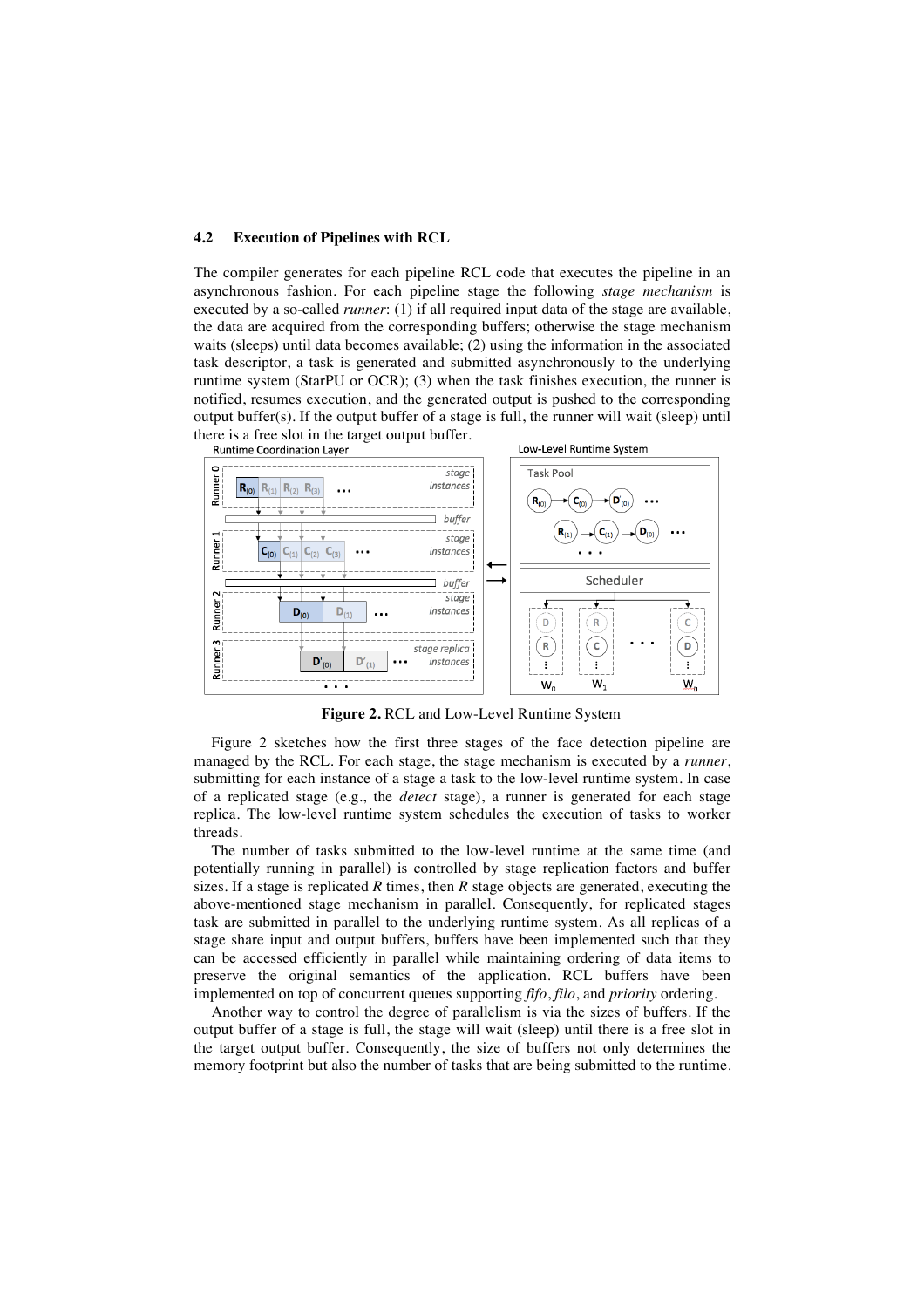For each type of data item processed corresponding data representations for the lowlevel runtime systems are derived based on the associated data descriptor. Both OCR and StarPU require that data consumed or produced by a task is contiguous in memory and that the access mode (intent) is explicitly specified (*read, write, readwrite*). We avoid explicit copying of data and handle all data transfers between stages only by means of manipulating pointers (i.e., data items in buffers are represented by pointers to corresponding data descriptors).

The RCL provides special classes for dynamically generating tasks from task descriptors associated with the stages. Depending on whether the targeted low-level runtime system relies on an *explicit* or an *implicit task dependence mechanism*, the dynamic conversion of task descriptors to concrete tasks is different. While OCR requires that all task dependences be explicitly specified using events, StarPU implicitly determines task dependences by analyzing the dataflow between tasks.

Also, the stage mechanism in RCL needs to be aware of when a low-level runtime task has finished, so it can push results to the output buffer. For this purpose, StarPU provides either the *starpu\_task\_wait()* routine to wait for a specific task to finish, or *callback* functions to be executed after the task has finished. In the current version of the RCL we rely on the first mechanism. In OCR no such functionality is provided, and additional OCR tasks are used to inform RCL about task execution state.

Finally, the stage mechanism (i.e., the *runners)* is also implemented differently. While for StarPU runners are implemented as separate C++ threads, for OCR the runners are realized as OCR helper tasks since OCR routines are not safely callable from outside of OCR tasks. Consequently, when OCR is targeted, the generated RCL program will start with the OCR *mainEdt()* and not with the standard C++ *main()*.

### **4.3 Task Generation for StarPU**

For each instance of a stage, RCL generates a task for StarPU. A StarPU task is described by a *codelet* which usually comprises a pointer to the stage function, a set of handles for all data items consumed and produced, and information about performance models used for scheduling decisions.

In order to enable StarPU to analyze data dependences between tasks, all the input and output data of a kernel has to be registered with StarPU using data handles generated from RCL data descriptors. If the access mode of a stage argument is *read* or *readwrite,* RCL passes a pointer to the argument to StarPU, otherwise it acquires a pointer from StarPU. Registering data also allows StarPU to automatically manage data transfers across different execution units, e.g., from CPU to GPU memory.

For each stage the RCL uses a separate C++ thread (runner) to execute the stage mechanism. Once all input data are available, data handles are registered with StarPU and the generated task is submitted asynchronously to StarPU by calling *starpu\_task\_submit()* followed by *starpu\_task\_wait()* to wait until the task has finished. Upon task completion, input data of the task are deregistered and output data pushed to the output buffer(s) allowing subsequent stages to continue executing.

The StarPU runtime system provides different scheduling strategies and for the experiments reported in this paper we have used the HEFT scheduling strategy [1], which relies on performance models built from historic execution data of tasks.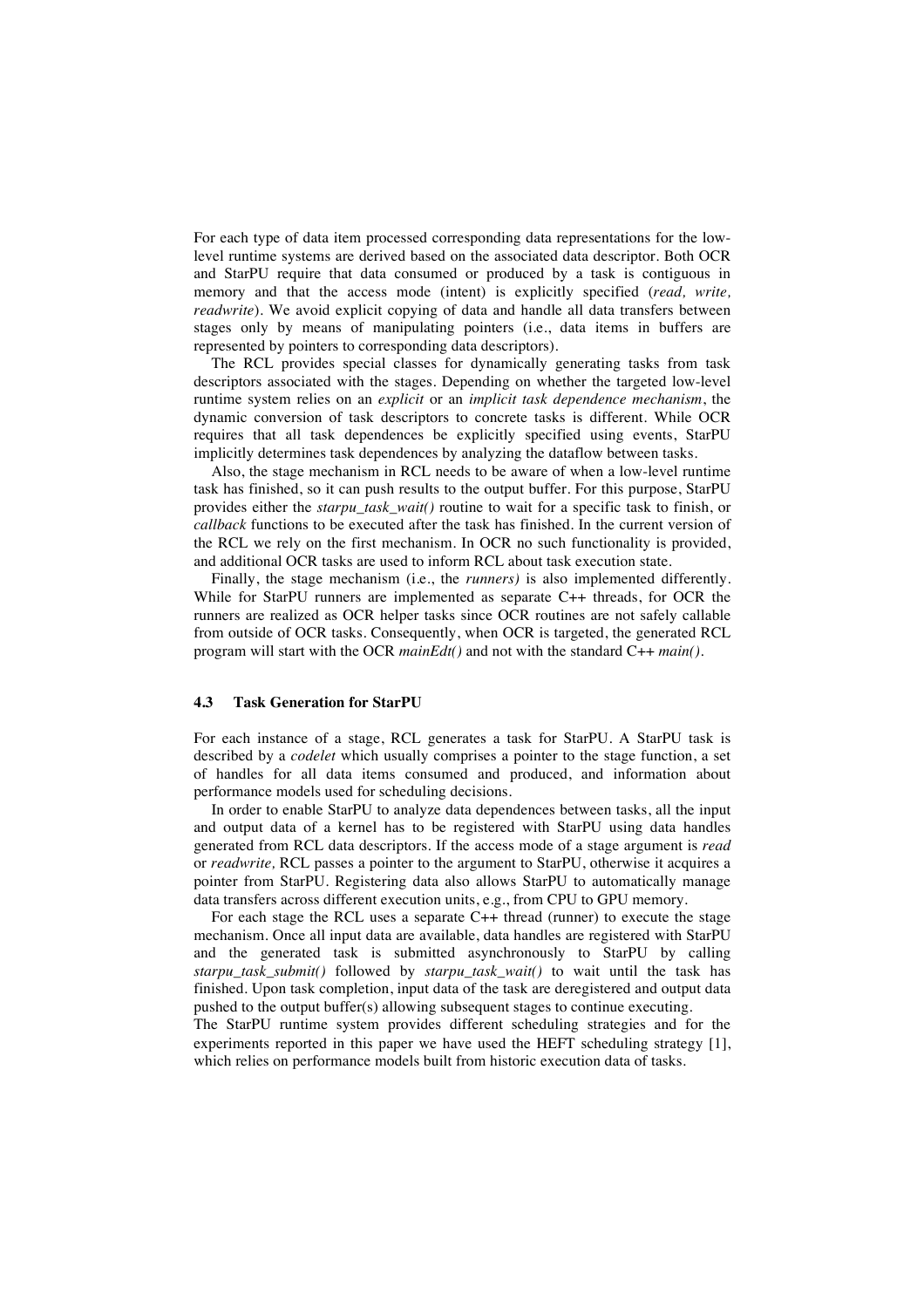### **4.4 Task Generation for OCR**

The OCR task-parallel model relies on *event driven tasks* (*EDTs*), which are connected via *events* with other tasks, to represent a parallel application as a task graph (DAG) that is dynamically scheduled for parallel execution by the runtime system. EDTs operate on contiguous, relocatable blocks of data, called *data blocks*, which are managed by the runtime system. An EDT may have multiple pre-slots for input data and one post-slot for the output. Instances of EDTs are created from EDT templates, which comprise information about the function an EDT executes, its parameters, and its dependences.

As opposed to StarPU where dependences between tasks are automatically determined, OCR requires all dependences to be explicitly specified. Once all data blocks an EDT depends on are available, a task becomes runnable and will eventually be executed on some execution unit selected by the runtime and run to completion regardless of the behavior of other tasks. The RCL provides the *OCRRuntime* class that comprises a set of EDT templates used to orchestrate the execution of pipelines, as well as for calling *ocrShutodown()* when an application terminates.

Due to restrictions of OCR (OCR owns the *main()*) the generated RCL program does not start with the standard main function but with the OCR *mainEdt()* function. Also, because calling OCR routines from outside of OCR tasks is not possible, we utilize for each stage instance an OCR *helper task* to run the stage mechanism and to submit tasks for executing the stage function. The helper task creates OCR data blocks for all data items (by calling *ocrDbCreate()*), an *executor* EDT (*ocrEdtCreate()*) to execute the stage function, and it sets up dependences (*ocrAddDependence()*) between the data blocks and the *executor EDT*. It then calls corresponding OCR routines to satisfy all the dependences of the *executor EDT,*  which then becomes runnable and is eventually run by the OCR runtime executing the stage function. Upon completion, another *helper* task will be generated managing the execution of the next stage instance.

### **5 Evaluation**

For evaluation we use the face detection application outlined previously in Figure 2. The application utilizes routines from the OpenCV library [12], which have been slightly reengineered to conform to the tasking model. For the measurements, the application processes a set of 500 images of 360p resolution, each containing an arbitrary number of faces.

We present speedup measurements on a machine with 2 octa-core Intel Xeon E5- 2650 CPUs (2.0 GHz, 128GB RAM). We compare our high-level pipeline code using either StarPU or OCR runtime to a sequential C++ version, hand coded StarPU and OCR versions, and a TBB version that uses the pipeline algorithm of TBB. Additionally, we evaluated the impact of stage replication factors on the overall pipeline performance. We have used GCC 5.3.0 compiler, OpenCV version 3.3.1, StarPU 1.2.4, TBB 4.2, and our own OCR implementation [13][14].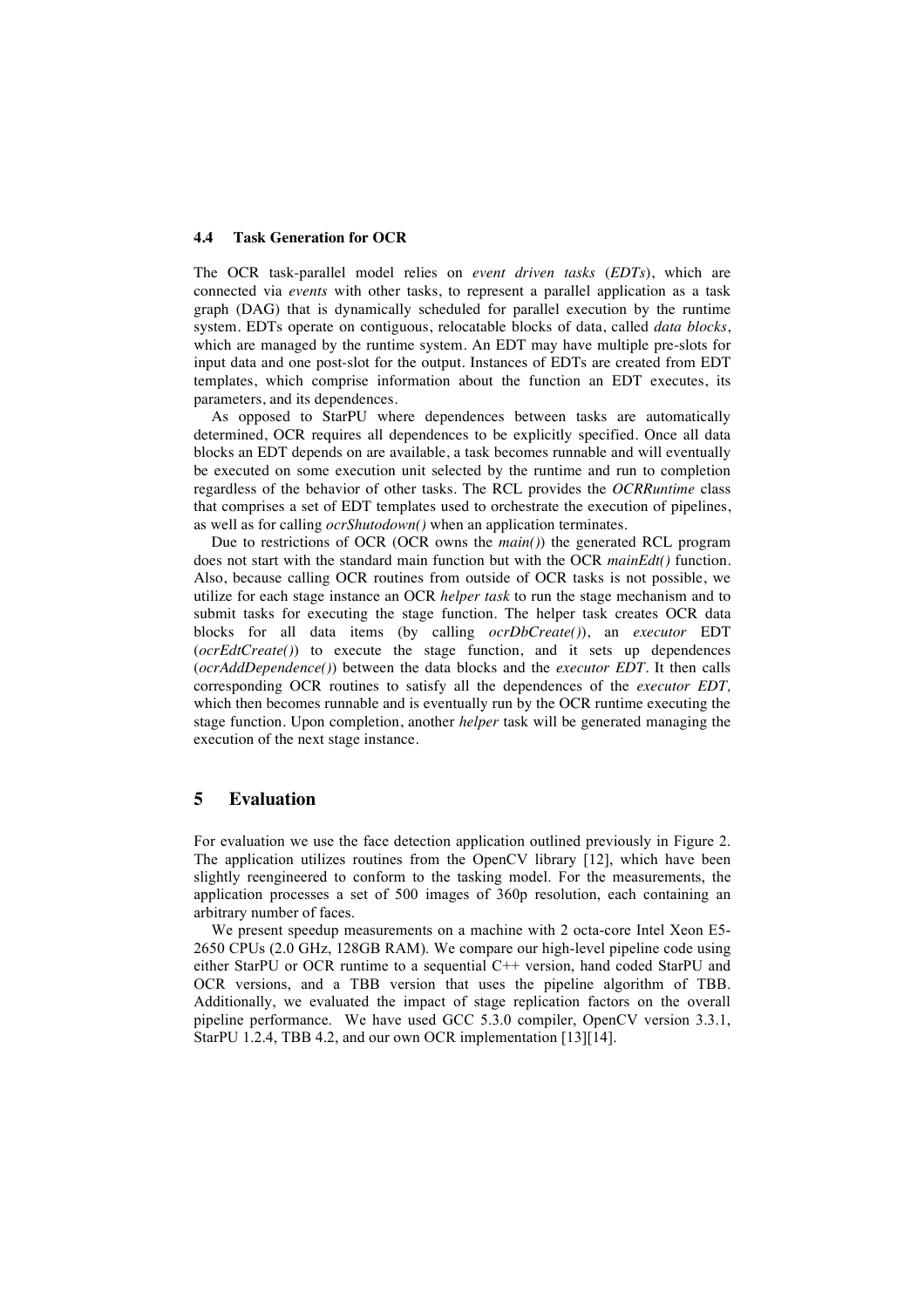

**Figure 3.** Speedup of face detection pipeline over sequential C++ on 16 cores (left) and impact of replication factors (right)

Figure 3 (left) shows the speedup on 16 cores for different versions over the sequential  $C_{++}$  version (red bar), which is the same as the high-level pipeline code without pragma directives. Our high-level pipeline code on top of StarPU (blue bar) achieved a speedup of 9.9 and on top of OCR (green bar) a speedup of 13.1. Interestingly, the highest performance was achieved for OCR when replicating the *convert* and *annotate* stage 5 times each and *detect* stage 16 times, while for StarPU when replicating only the *detect* stage 16 times.

The hand-coded StarPU and OCR versions (StarPU/OCR Direct), which have been parallelized manually, achieved speedups of 9.1 and 14.2, respectively. The TBB version, which uses the TBB pipeline algorithm achieved a speedup of 14. These comparisons show that the performance achievable with our high-level patterns is very close (in case of StarPU even better) to hand-coded versions that utilize the lowlevel runtimes directly or to TBB, which is a highly optimized template.

Our high-level pipeline code has 50 lines of code (4 lines/pragmas more than the sequential C++ version), the TBB version has 85 lines, the hand coded StarPU version 294 lines, and the hand coded OCR version 209 lines. These line counts do not include the used OpenCV functions, which were the same for all these versions.

Figure 3 (right) shows how replicating only the *detect* stage affects the overall performance. As can be seen, in this configuration our high-level pipeline code performs best with a replication factor of 16 using StarPU and of 18 using OCR.

## **6 Conclusions and Future Work**

In this paper we have presented our work on a programming framework that supports high-level pipeline patterns within sequential  $C++$  codes, which are transformed by our source-to-source compiler to an intermediate runtime coordination layer (RCL) that realizes task-parallel execution on top of the StarPU or OCR runtime system. Our experiments with a face detection application show that performance competitive with much more complex low-level programming approaches can be achieved.

Our future work will focus on improving the tuning support for our framework (e.g. tuning of stage replication factors) and on support for heterogeneous systems.